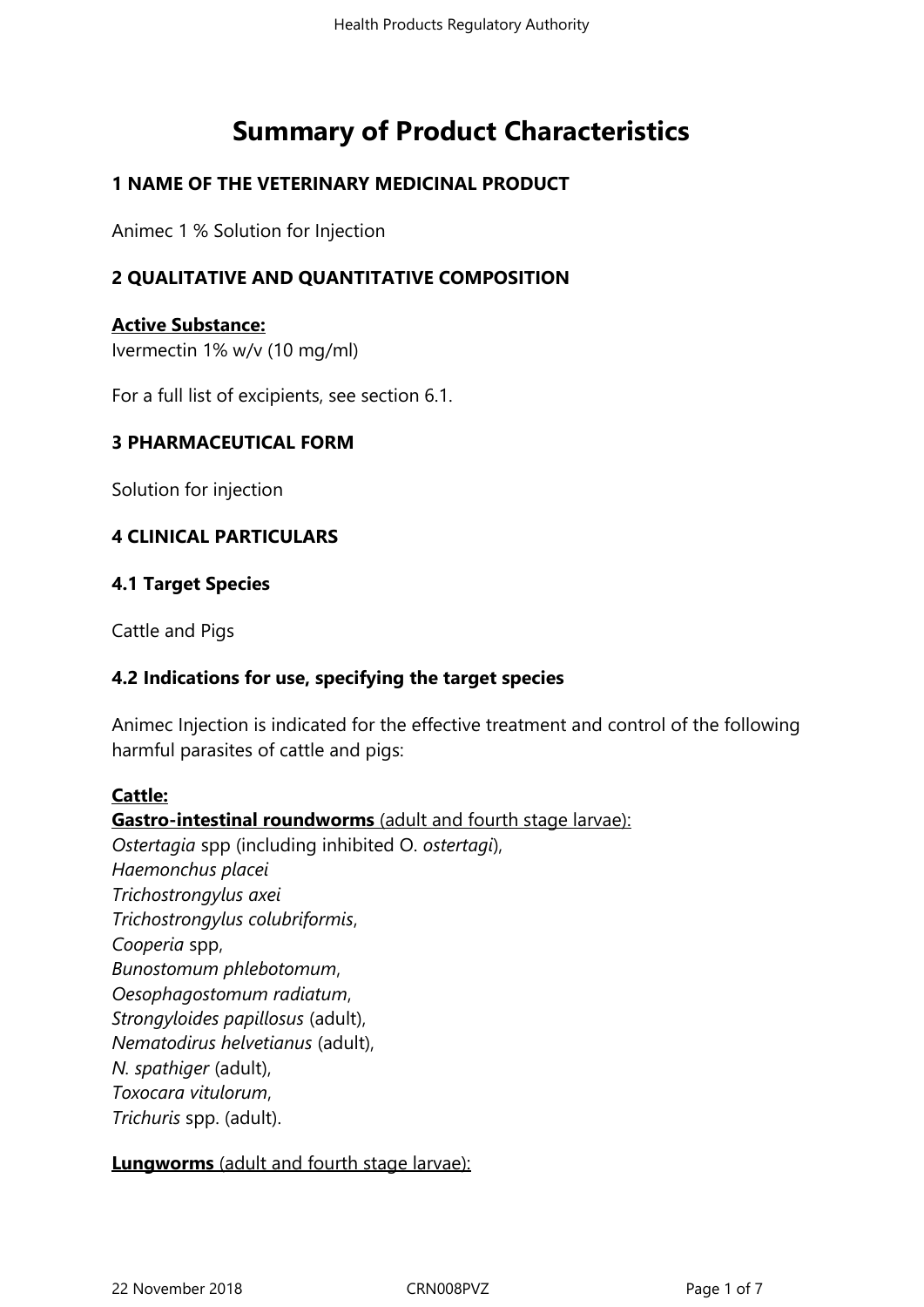*Dictyocaulus viviparus*.

**Eye worms** (adult): *Thelazia* spp.

**Warbles** (parasitic stages): *Hypoderma bovis* and *H. lineatum*.

# **Mange mites**:

*Psoroptes bovis*, *Sarcoptes scabiei* var. *bovis*.

## **Sucking lice**:

*Linognathus vituli*, *Haematopinus eurysternus Solenopotes capillatus*.

May also be used as an aid in the control of the mange mite *Chorioptes bovis* and biting lice (*Damalinia bovis*), but complete elimination may not occur.

#### **Persistant activity:**

Treatment at the recommended dose rate controls re-infection with *Haemonchus placei* and *Cooperia* spp. acquired up to 14 days after treatment, *Ostertagia ostertagi* and *Oesophagostomum radiatum* acquired up to 21 days after treatment and *Dictyocaulusviviparus* acquired up to 28 days after treatment.

To obtain optimal benefit from the persistent activity of Animec injection for grazing animals it is recommended that calves which are set-stocked in their first grazing season should be treated 3, 8 and 13 weeks after the day of turn-out. This can protect the animals from parasitic gastro-enteritis and lungworm disease throughout the grazing season, provided they are set-stocked, all the calves are included in the programme and that no untreated cattle are added to the pasture.

Treated calves should always be monitored according to good husbandry practices.

## **Pigs**:

#### **Gastrointestinal worms** (adult and fourth stage larvae):

*Ascaris suum, Hyostrongylus rubidus, Oesophagostomum* spp*, Strongyloides ransomi* (adult and somatic larval stage)

#### **Lungworms**:

*Metastrongylus* spp. (adult)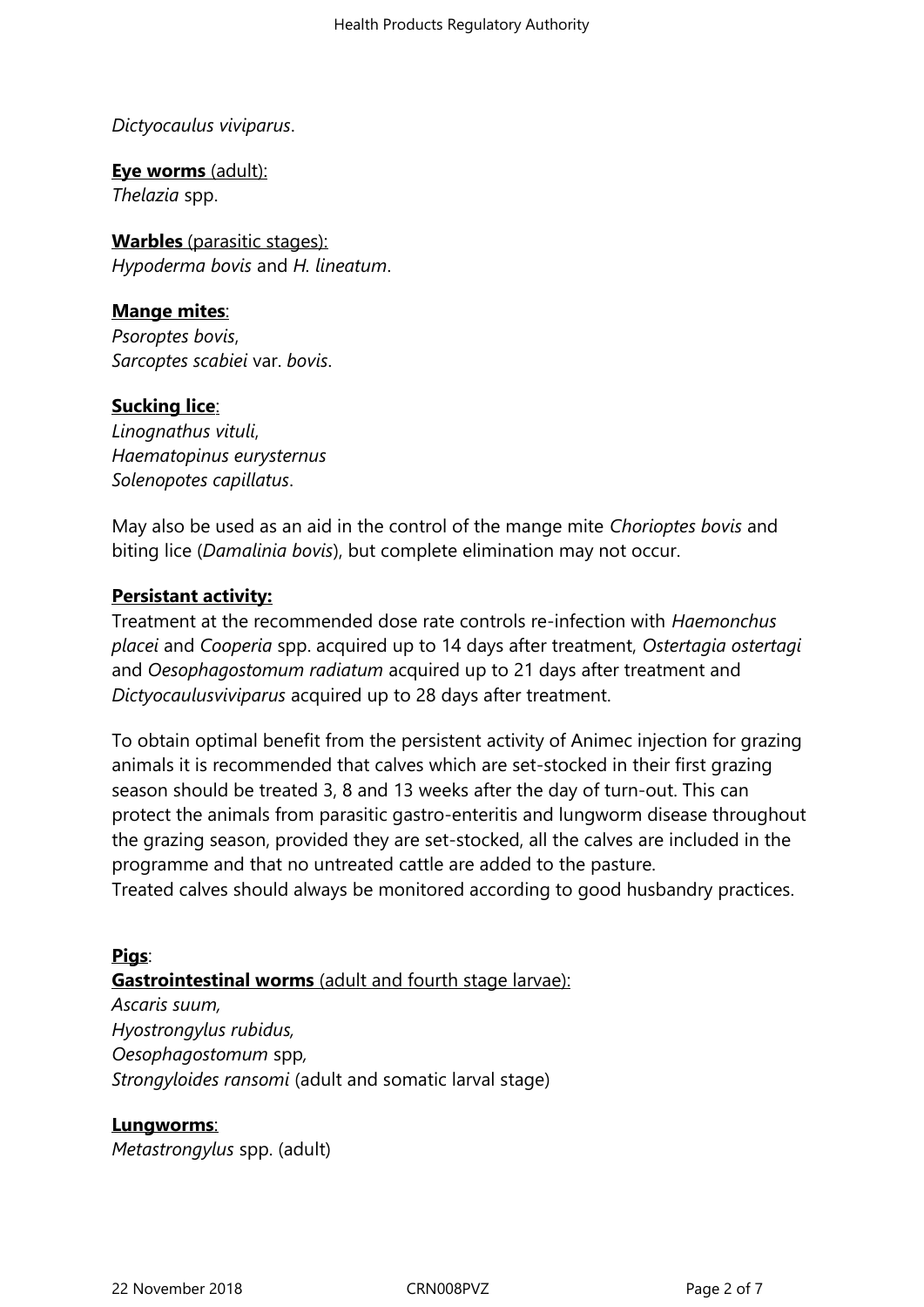**Lice**: *Haematopinus suis*

**Mange mites**: *Sarcoptes scabiei var.suis*

## **4.3 Contraindications**

Do not use in case of known hypersensitivity to the active ingredient. Animec Injection for Cattle and Pigs has been formulated specifically for use in those species. It should not be used in other species as severe adverse reactions, including fatalities in dogs, may occur.

Do not administer by the intravenous or intramuscular route.

## **4.4 Special warnings for each target species**

None.

#### **4.5 Special precautions for use**

#### **Special precautions for use in animals**

Parasite resistance to any particular class of anthelmintic may develop following frequent, repeated use of an anthelmintic of that class. It is important that the correct dose is given in order to minimise the risk of resistance. To avoid under dosing animals should be grouped according to their body weight and dosed according to the heaviest animal in the group.

# **Special Precautions to be taken by the Person Administering the Product to Animals**

Take care to avoid self administration; the product may cause local irritation and/or pain at the site of injection.

#### **4.6 Adverse reactions (frequency and seriousness)**

#### **Cattle:**

Transitory discomfort has been observed in some cattle following subcutaneous administration. A low incidence of soft tissue swelling at the injection site has been observed. These reactions have disappeared without treatment.

#### **Pigs:**

Mild and transient pain reactions may be seen in some pigs following subcutaneous injection. All these reactions disappeared without treatment.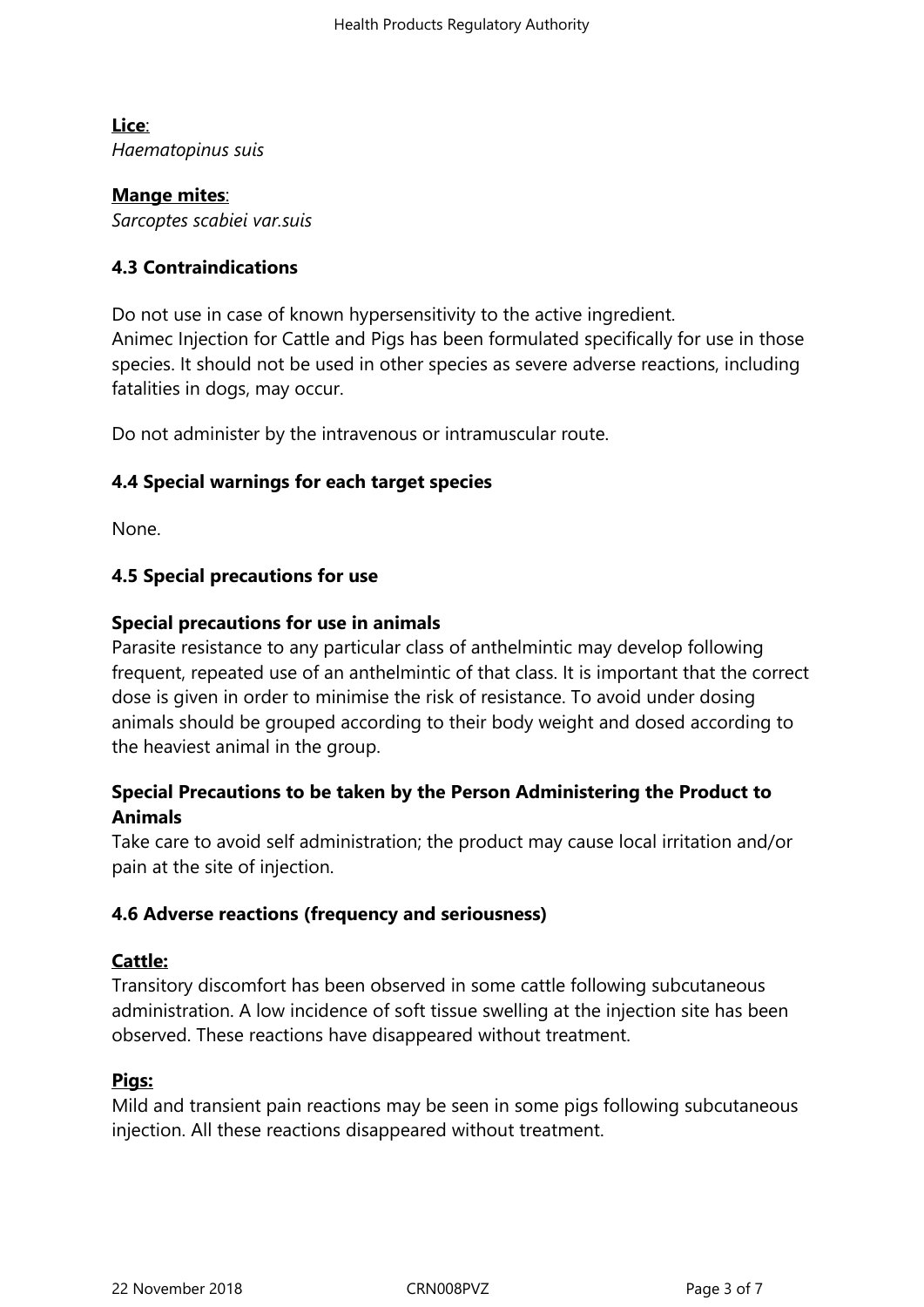# **4.7 Use during pregnancy, lactation or lay**

Animec Injection for cattle and pigs can be administered to beef cows at any stage of pregnancy or lactation provided that the milk is not intended for human consumption. It can be used in breeding sows and boars and will not affect fertility. Animec Injection for cattle and pigs can be given to all ages of animals including young calves and piglets. Please refer to point 4.11.

# **4.8 Interaction with other medicinal products and other forms of interactions**

Animec Injection can be used concurrently without adverse effects with foot and mouth disease vaccine or clostridial vaccine, given at separate injection sites.

#### **4.9 Amounts to be administered and administration route**

Each ml contains 10 mg of ivermectin sufficient to treat 50 kg of bodyweight of cattle, and 33 kg of bodyweight of pigs. The injection may be given with any standard automatic on single-dose or hypodermic syringe. Use of 17 gauge x ½ inch needle is suggested. Replace with a fresh sterile needle after every 10 to 12 animals. Injection of wet or dirty animals is not recommended. If using a single dose hypodermic syringe, use a separate sterile needle to withdraw Animec Injection from the container.

## **Cattle**:

Animec Injection should be given only by subcutaneous injection at the recommended dosage level of 200 mcg ivermectin per kg bodyweight under the loose skin in front of, or behind, the shoulder in cattle. This is equivalent to 1 ml per 50 kg bodyweight.

## **Pigs**:

In pigs, the recommended dosage level is 300 mcg ivermectin per kg bodyweight. This is equivalent to 1 ml per 33 kg bodyweight. The recommended route of administration is by subcutaneous injection into the neck.

## **Young Pigs**:

In young pigs, especially those below 16 kg for which less than 0.5 ml Animec Injection is indicated, dosing accurately is important. The use of a syringe that can accurately deliver as little as 0.1 ml is recommended.

## **4.10 Overdose (symptoms, emergency procedures, antidotes), if necessary**

## **Cattle:**

Single dose of 4.0 mg ivermectin per kg (20 x the use level) given subcutaneously resulted in ataxia and depression.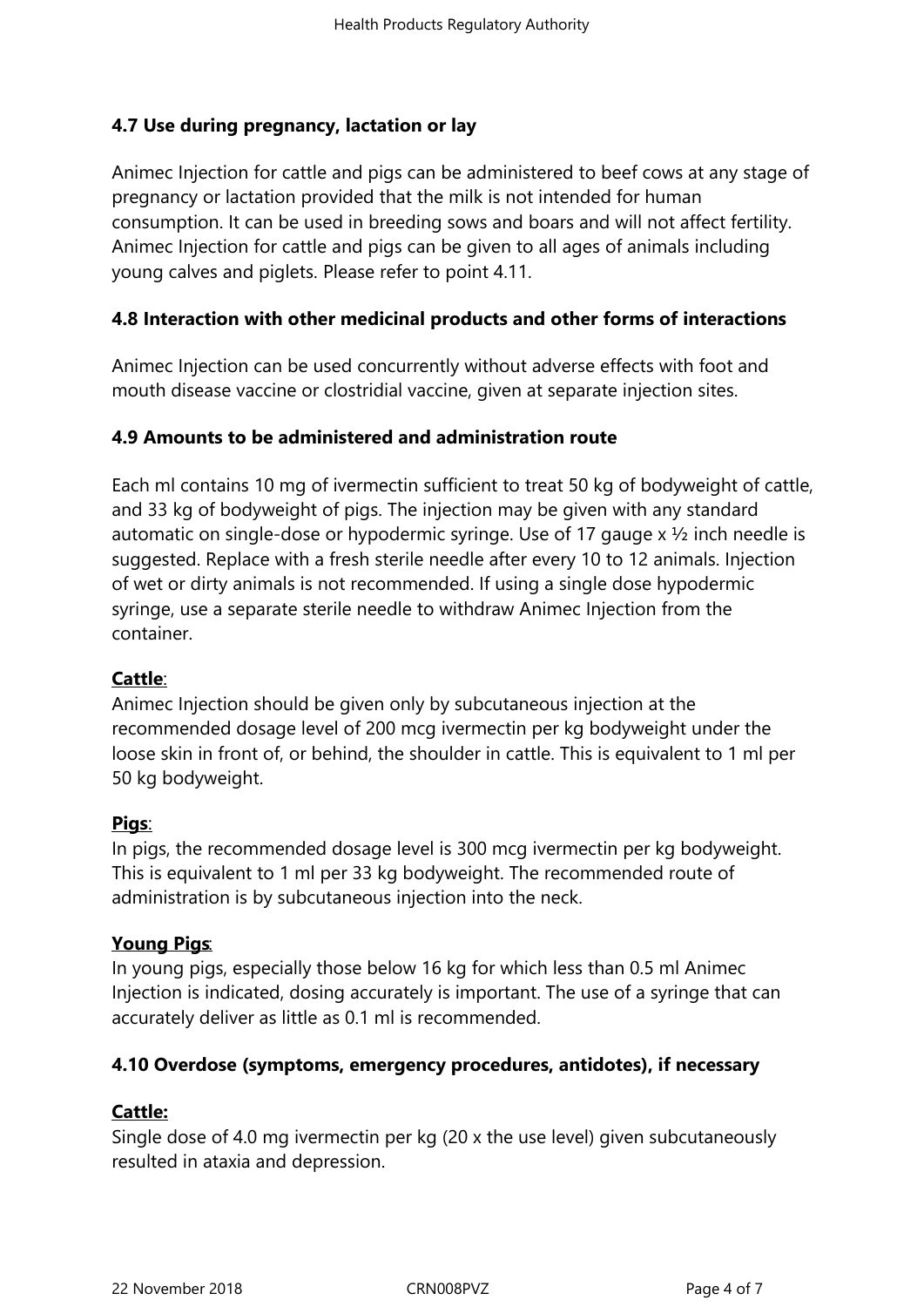# **Pigs:**

A dose of 30 mg ivermectin per kg (100 x the recommended dose of 0.3 mg per kg) injected subcutaneously to pigs caused lethargy, ataxia, bilateral mydriasis, intermittent tremors, laboured breathing and lateral recumbency.

# **4.11 Withdrawal period(s)**

# **Cattle**:

Must not be treated within 49 days of slaughter for human consumption. Not permitted for use in lactating cows producing milk for human consumption. Do not use in non-lactating dairy cows including pregnant dairy heifers within 60 days of calving.

# **Pigs**:

Must not be treated within 28 days of slaughter for human consumption.

# **5 PHARMACOLOGICAL or IMMUNOLOGICAL PROPERTIES**

Pharmacotherapeutic group: Endectocide ATC vet code: QP54AA01

## **5.1 Pharmacodynamic properties**

Ivermectin is a member of the macrocyclic lactone class of endectocides which have a unique mode of action. Compounds of the class bind selectively and with high affinity to glutamate-gated chloride ion channels which occur in invertebrate nerve and muscle cells. This leads to an increase in the permeability of the cell membrane to chloride ions with hyperpolarization of the nerve or muscle cell, resulting in paralysis and death of the parasite. Compounds of this class may also interact with other ligand-gated chloride channels, such as those gated by the neurotransmitter gamma-aminobutyric (GABA).

The margin of safety for compounds of this class is attributable to the fact that mammals do not have glutamate-gates chloride channels, the macrocyclic lactones have a low affinity for other mammalian ligand-gated chloride channels and they do not readily cross the blood-brain barrier.

## **5.2 Pharmacokinetic particulars**

## **Maximum plasma concentration:**

## **Cattle:**

At a dose level of 0.2 mg ivermectin per kg a maximum plasma concentration of 35-50 ng/ml is reached in  $\pm 2$  days and the half-life in plasma is of 2.8 days.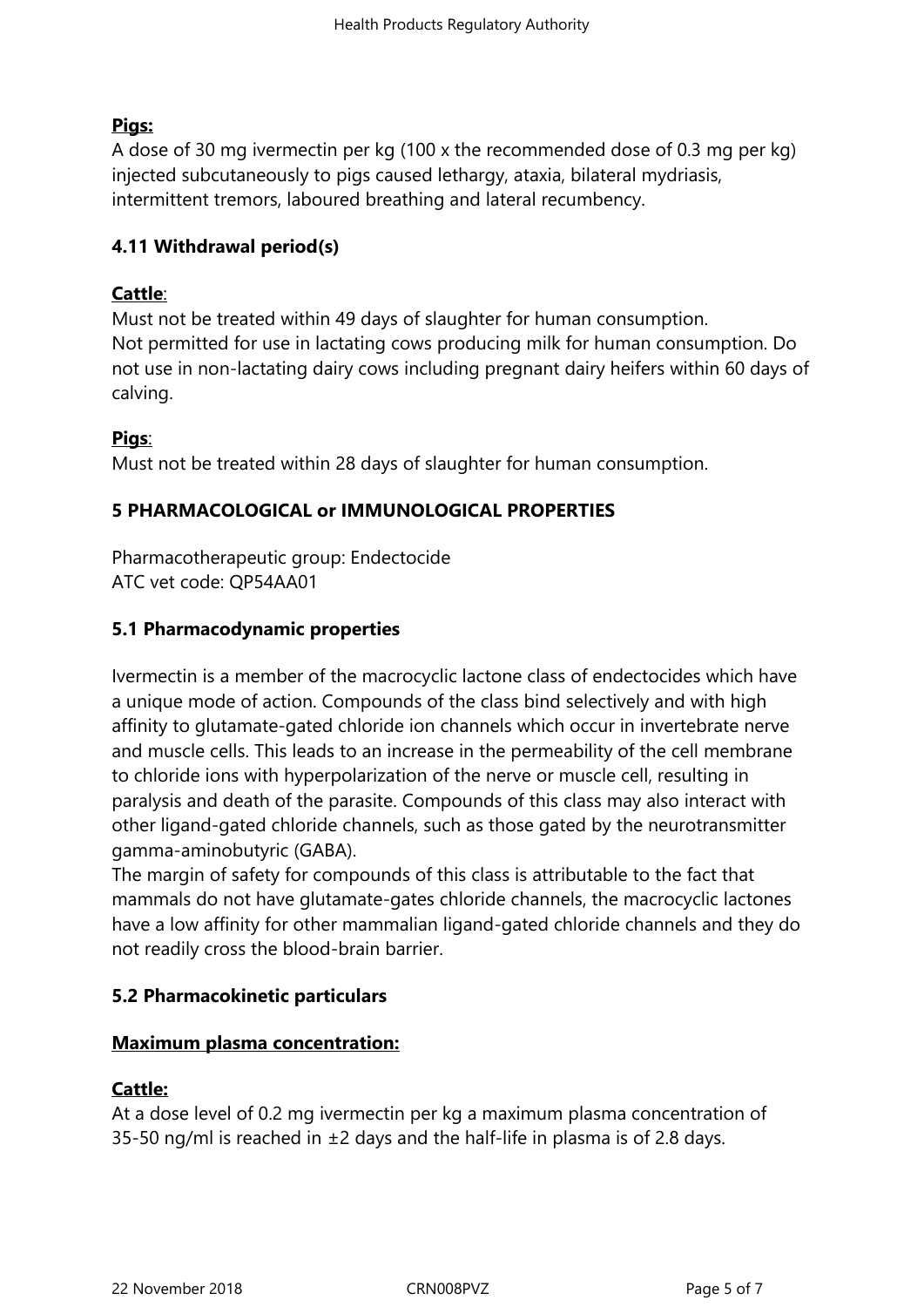It is also established that ivermectin is carried mainly in the plasma (80%). This distribution between plasma and blood cell remains relatively constant.

#### **Pig:**

During trials carried out at a dose level of 0.3 mg ivermectin per kg bodyweight, peak plasma concentrations were reached in 3 ( $\pm$ 0.5) days and the drug persisted in plasma for up to 28 days.

#### **Excretion: length of time and route**

#### **Cattle:**

Only about 1 - 2% is excreted in the urine the remainder is excreted in the faeces, approximately 60% of which is excreted as unaltered drug. The remainder is excreted as metabolites or degradation products.

#### **Pigs:**

Biliary excretion is also the major route of ivermectin excretion in pigs.

#### **6 PHARMACEUTICAL PARTICULARS**

#### **6.1 List of excipients**

Glycerol Glycerin formal

## **6.2 Major incompatibilities**

None known.

#### **6.3 Shelf-life**

Shelf life of the veterinary medicinal product as packaged for sale: 3 years.Following withdrawal of the first dose, use the product within 28 days.

#### **6.4 Special precautions for storage**

None.

#### **6.5 Nature and composition of immediate packaging**

Multidose polyethylene bottles of 50 ml, 250 ml and 500 ml sealed with bromobutyl seals and aluminium overseals.